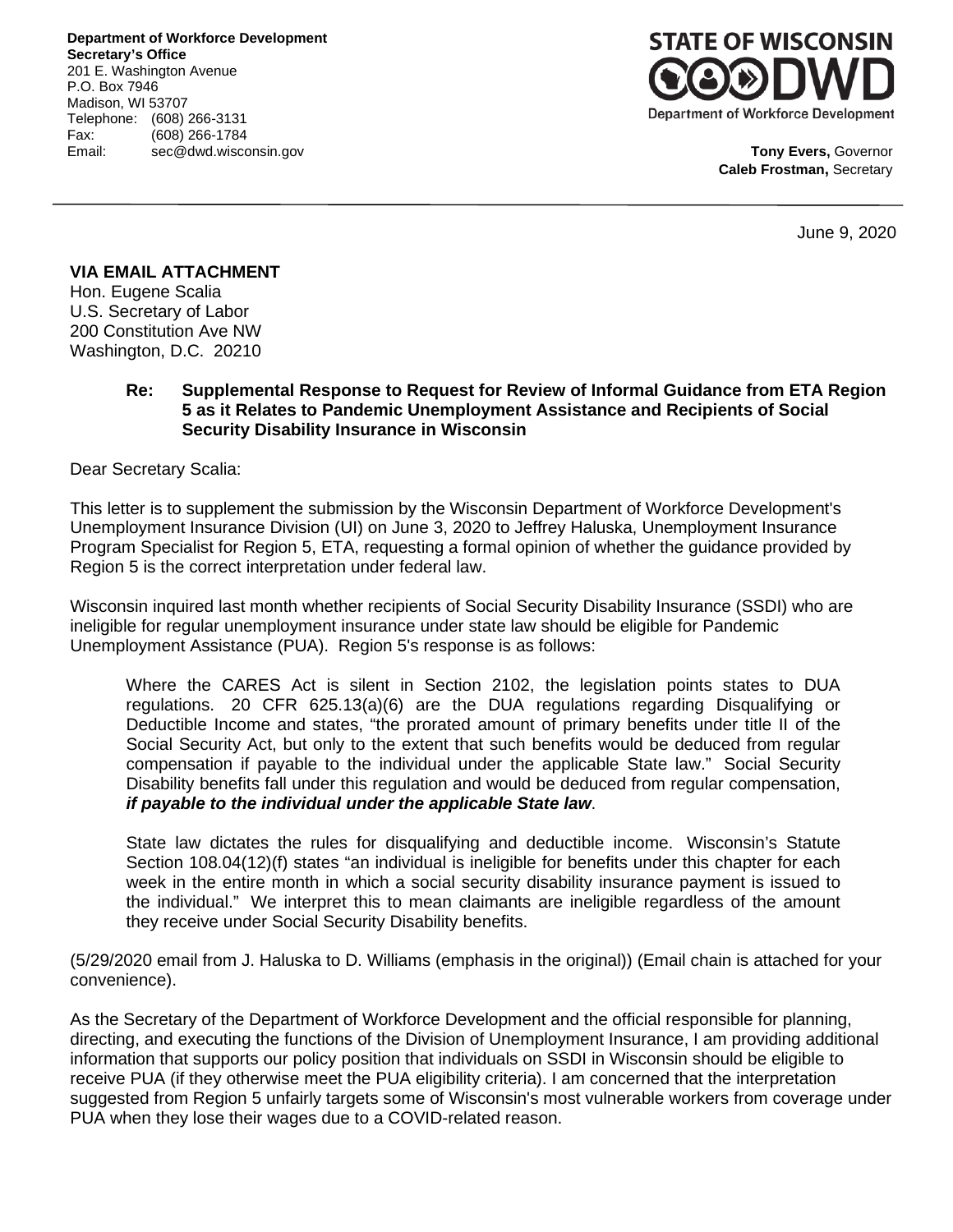PUA is intended for individuals who are ineligible for regular UI, including those not covered under state law. Under the Coronavirus Aid, Relief, and Economic Security (CARES) Act, a covered individual "is not eligible for regular compensation or extended benefits under State or Federal law or pandemic emergency unemployment compensation under section 2107, including an individual who has exhausted all rights to regular unemployment or extended benefits under State or Federal law or pandemic emergency unemployment compensation under section 2107 . . . ." P.L. 116.136, sec. 2102(a)(3)(A)(i). As described by DOL, "PUA is the benefit of last resort for anyone who does not qualify for other UC programs and who would be available for work but for one or more of the COVID-19 related reasons . . . ." UIPL 16-20 Change 1, Attachment 1, p. I-8 [https://wdr.doleta.gov/directives/attach/UIPL/UIPL\\_16-20\\_Change\\_1.pdf.](https://wdr.doleta.gov/directives/attach/UIPL/UIPL_16-20_Change_1.pdf)

By Wisconsin law making those individuals who receive SSDI ineligible for regular UI, they are "covered individuals" under PUA. If Wisconsin SSDI recipients otherwise meet COVID-related eligibility, they should not be disqualified from PUA benefits.

The CARES Act provides that, unless there is a conflict in section 2102 of the CARES Act, the Disability Unemployment Assistance (DUA) regulations, 20 CFR part 625, apply to PUA. P.L. 116-136, sec. 2102(h). DUA regulations provide for a reduction of benefits by any amount received to the extent that disability benefits would be deducted under regular UI. 20 CFR § 625.13(a)(6) ("The amount of DUA payable to an individual for a week of unemployment . . . shall be reduced by . . . [t]he prorated amount of primary benefits under title II of the Social Security Act, but only to the extent that such benefits would be deduced from regular compensation if payable to the individual under the applicable State law."). The DUA regulation is an income reduction, not a disqualification.

Wisconsin state law does not deduct SSDI from regular UI payments; rather, SSDI makes a person ineligible for regular UI. *See* Wis. Stat. § 108.04(12)(f)3.a. ("an individual is ineligible for benefits under [Wis. Stat. ch. 108] for each week in the entire month in which a social security disability insurance payment is issued to the individual.") The DUA disqualifying provisions are found under 20 CFR § 625.13(b) and do not address disability benefits. The federal regulations do not disqualify individuals on SSDI. Thus, the benefit "of last resort" should also cover individuals on SSDI.

In fact, in providing their guidance, Region 5 misunderstood the Wisconsin UI law:

*There is not a straight out prohibition of collecting UI benefits if you are receiving SSDI in Wisconsin*; however, there is a reduction in benefits that may result in ineligibility depending on the benefit amounts under the two programs. SSDI is a temporary to permanent income replacement program and therefore many states, including Wisconsin, consider it deductible from UI benefits, as UI is temporary assistance to help replace lost income. As both programs are intended for similar purposes, one a potentially more permanent solution and the other a clearly more temporary solution, there are states that deduct the more permanent SSDI from the more temporary UI to prevent double dipping. In other words, so as to not have individuals receiving assistance under multiple programs that are in place for the same or similar purpose. See Wisconsin Statute Section 108.04(12)(f).

(5/29/2020 email from D. Adam to J. Haluska (emphasis added)). Rather, to the contrary, there *is* a straight out prohibition of collecting UI benefits if you are receiving SSDI in Wisconsin. The state law does not reduce benefits, but disqualifies recipients from receiving UI. Region 5's misunderstanding of the ineligibility provision enacted by the Wisconsin Legislature in 2013 seems to have inappropriately affected its guidance.

Finally, I am concerned that the interpretation could be viewed as denying benefits based on disability using SSDI as a proxy or as having a disparate impact on individuals with disabilities because all SSDI recipients by definition—have disabilities. Discrimination on the basis of disability violates the Department's obligations to comply with title II of the Americans with Disabilities Act (ADA), section 504 of the Rehabilitation Act, and section 188 of WIOA and its implementing regulations found at 29 CFR part 38. The Department ardently protects against such discrimination and such an interpretation would run counter to that policy.